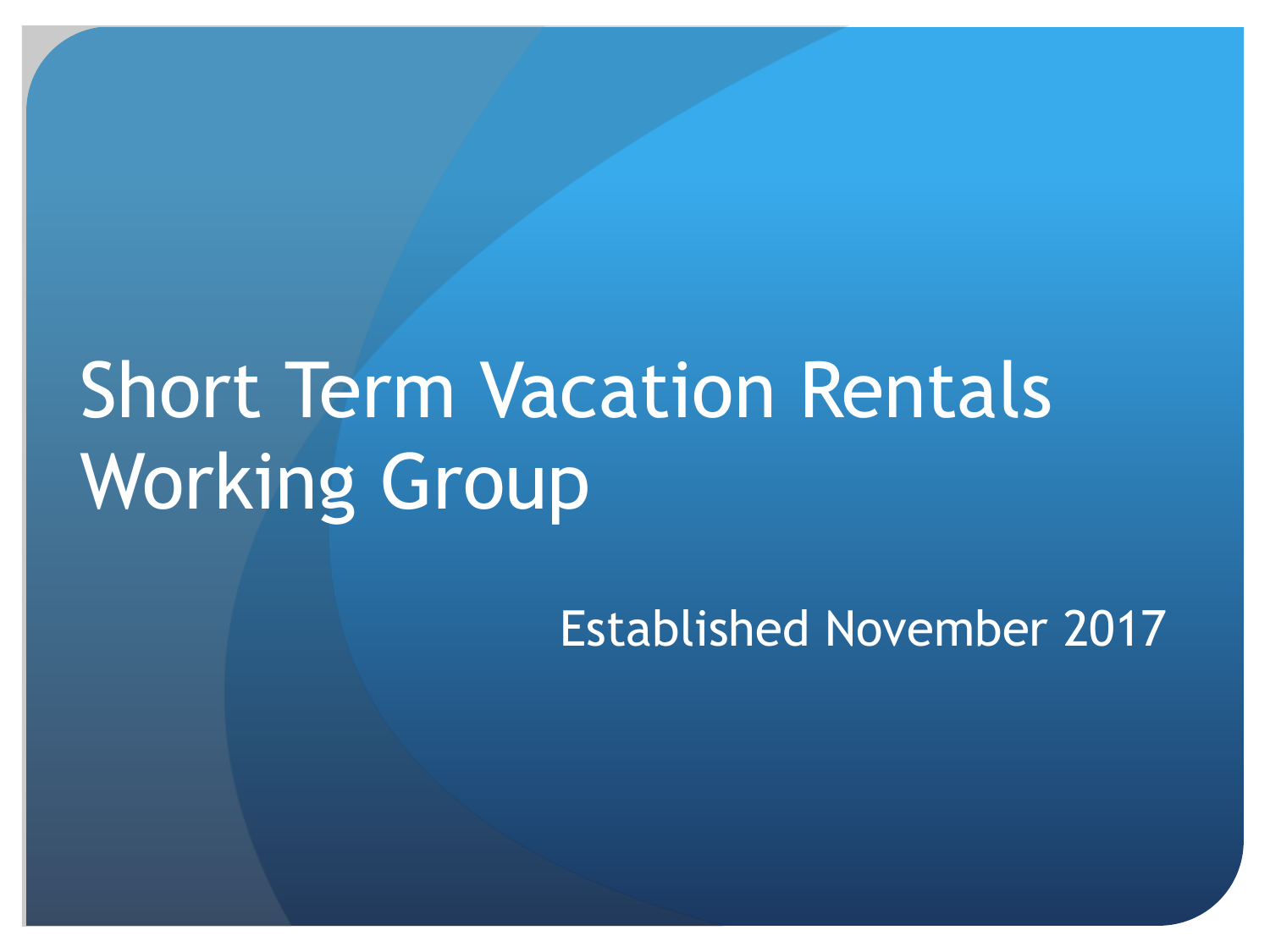## SD Community Working Group on Short Term Vacation Rental (STR)

- **Founding Board** 
	- **Coastal Town Councils (LJTC, MB, OB, PB & Clairemont**
	- Public Safety and Neighborhood Association Experts
	- Experienced, Informed & Consultative
	- Represent Communities with >250,000 members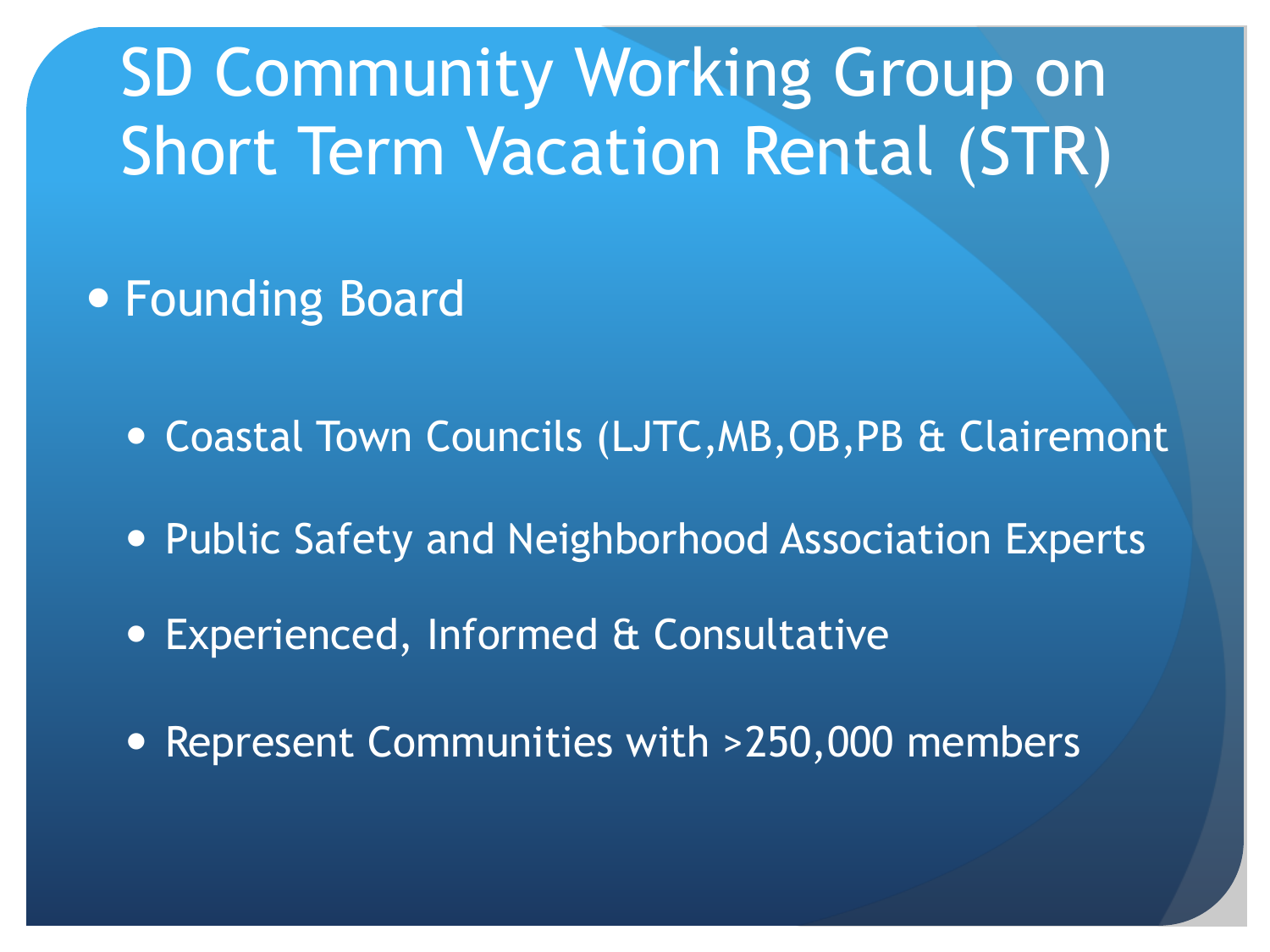#### Working Group Philosophy

- Support Home Sharing (resident on site)
- Support Community and Neighborhood Based Whole Home vacation rental limits that:
	- Protect the character, safety and quality of neighborhoods, to maintain expectations of a peaceful home environment.
	- Ensure recourse for neighbors to hold STVR owners accountable.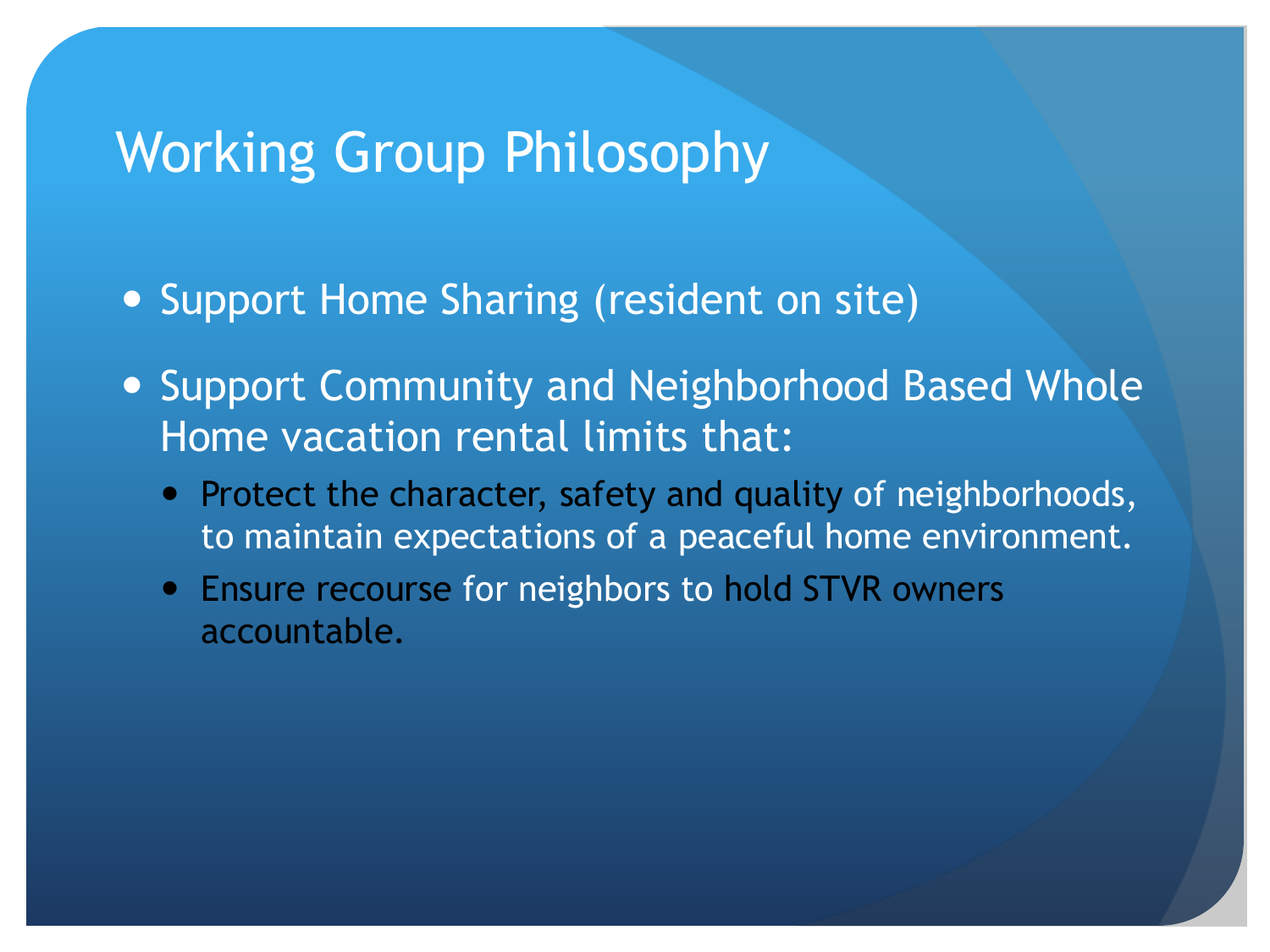#### **STR Working Group Operating Principles**

- Fair & Enforceable Regulations
- Tools to Permit, Monitor, Enforce, and; Identify, Report and Track Violators. Compliance with Regulations 24/7.
- Require Good Neighbors
- Assess Penalties and Revoke Permits.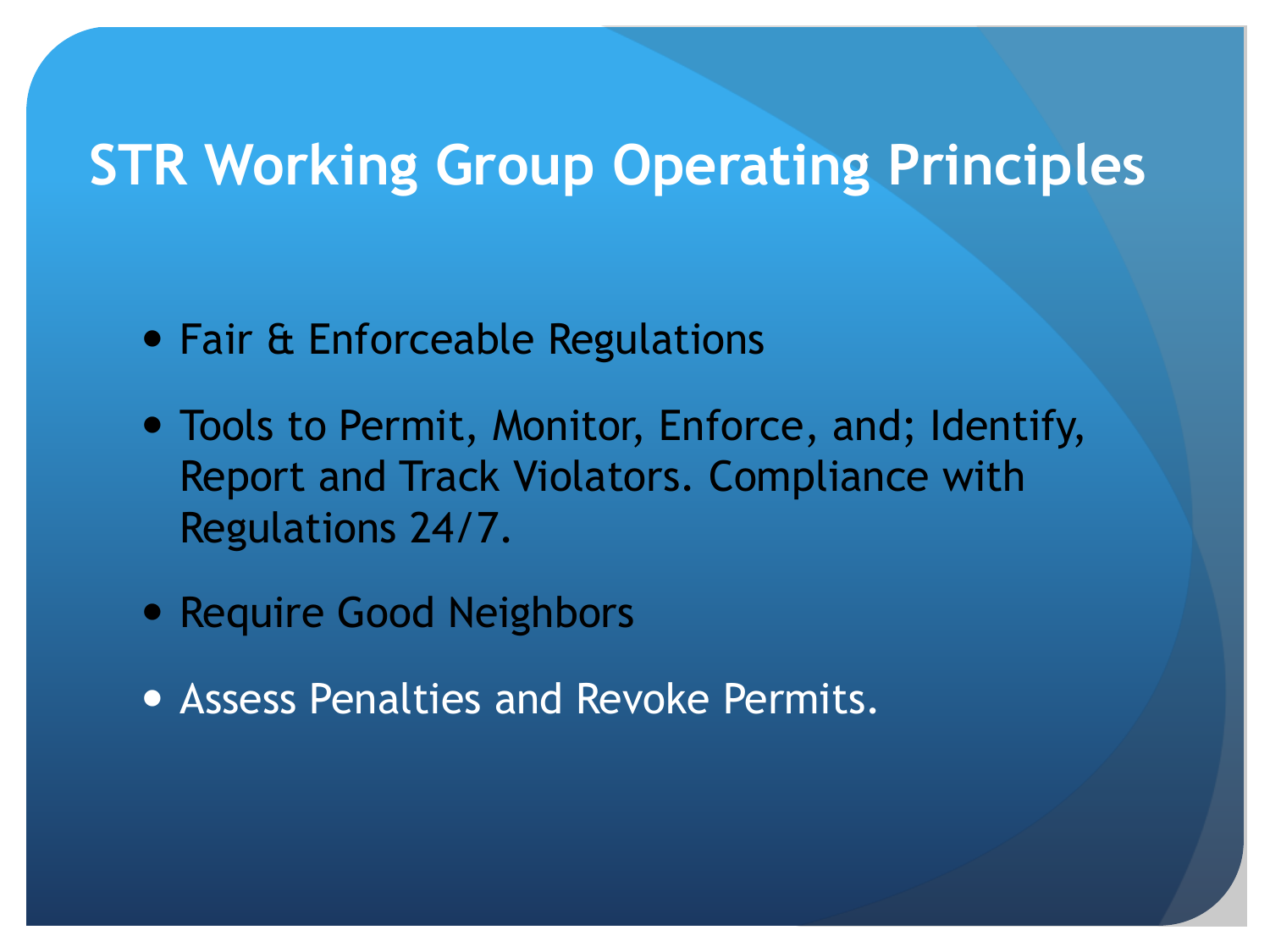**Recommendations for STR Regulations Working Group on STVR**

#### **Fiscal Management**

- Establish an Enterprise Fund to which all STVR fees and fines are deposited and dedicated to administration and enforcement.
- Require **Enforcement &** Compliance Systems are **Integral to any 'new' STR Ordinances.**
- Punish Violators Revoke- 24/7 Monitoring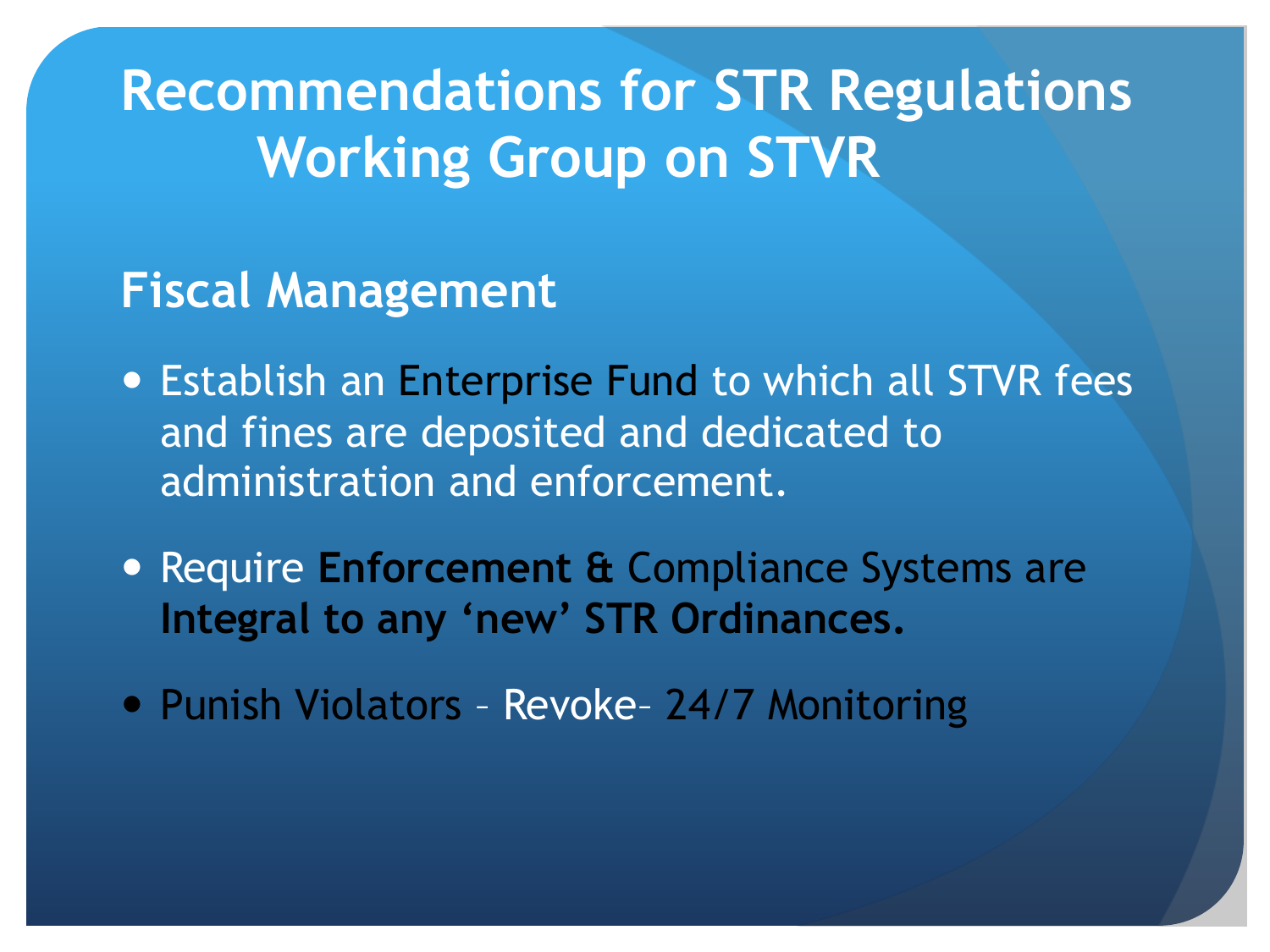### **Monitoring & Enforcement**

**Post STVR Permits** with at least owner name, local contact for problems resolutions for all permitted STVRs. Include Code Enforcement Actions

**Require Owner to post** a sign readable from the street with the owner Permit # and 24 hour Owner Response #.

Require Enforcement and Compliance Plan and Systems with any new SD STR Ordinances. Include a STR Hotline and Electronic tools.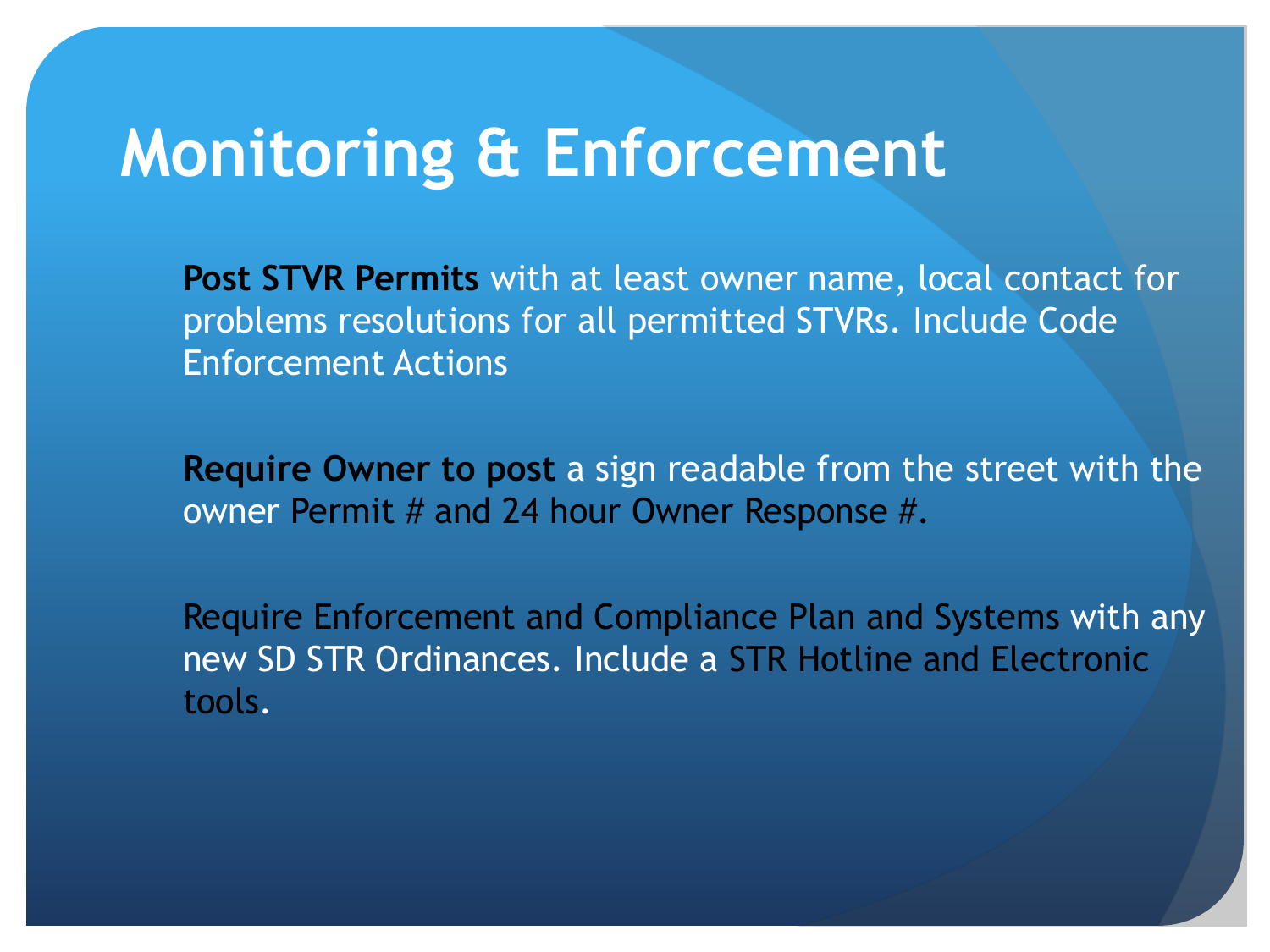## **Monitoring & Enforcement**

- Establish a certified violation process with substantial and effective penalties
	- 1st violation \$1000 to STR Operator
	- 2nd \$2500 to STR Owner & 1000 to STR Renter
	- 3rd: \$5000 & 1000 to STR Renter
	- **Permit Revoked**